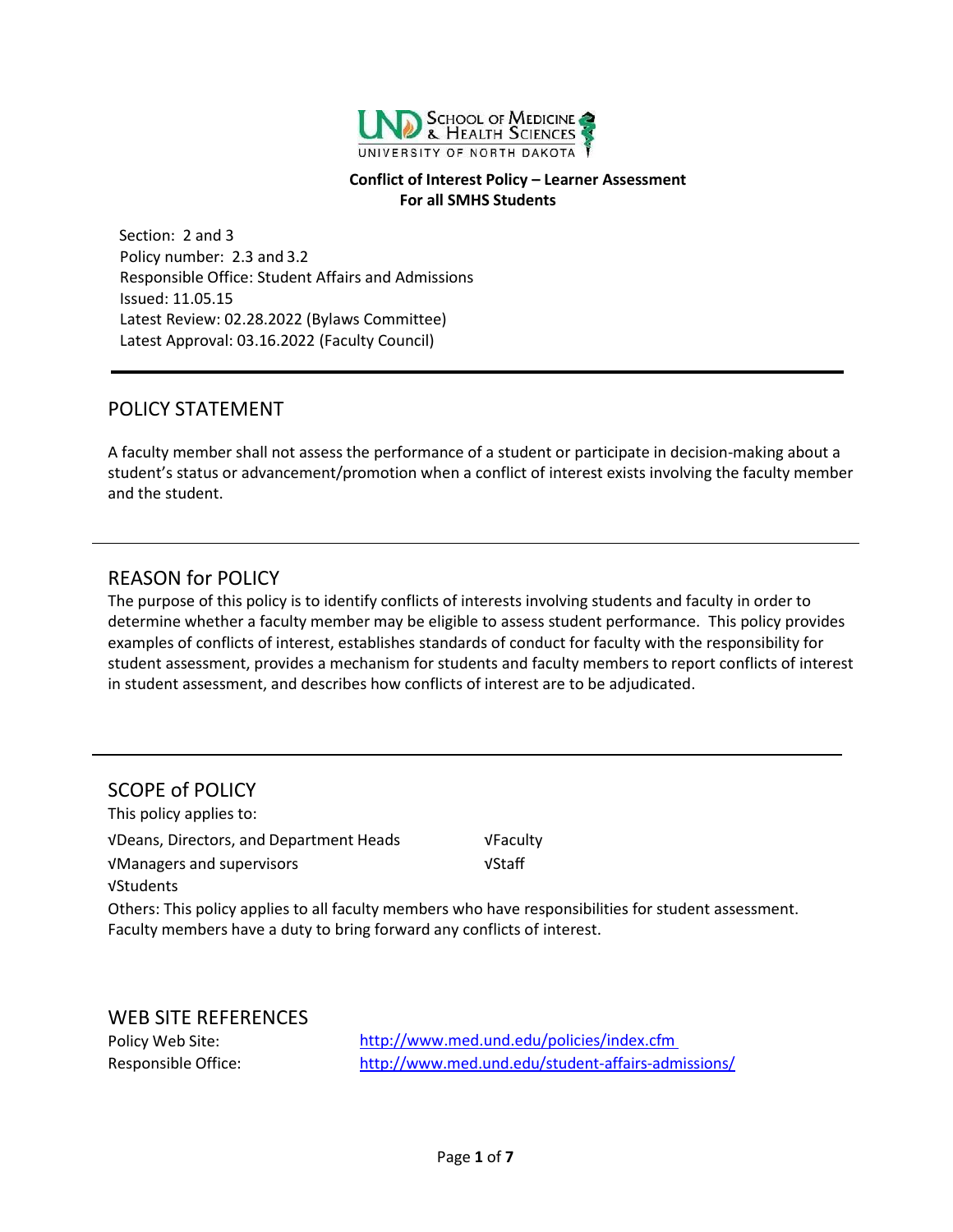# **CONTENTS**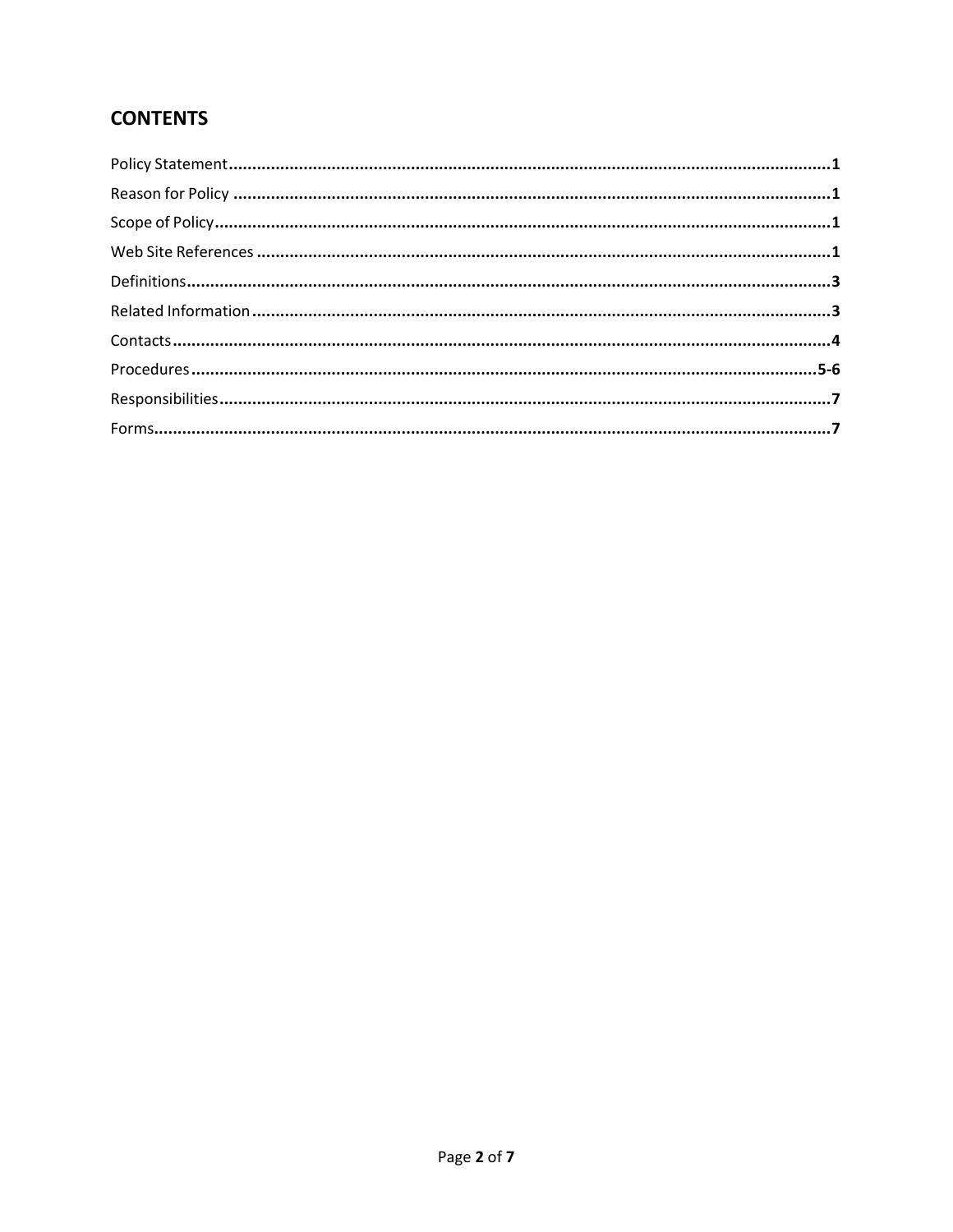| <b>DEFINITIONS</b>         |                                                                                                                                                                                                                                                                                                                                                                                                                                                                      |  |
|----------------------------|----------------------------------------------------------------------------------------------------------------------------------------------------------------------------------------------------------------------------------------------------------------------------------------------------------------------------------------------------------------------------------------------------------------------------------------------------------------------|--|
| Conflict of Interest (COI) | A COI may include, but is not limited to: A situation in which an<br>individual had, or currently has, a personal, financial, or<br>profession relationship with one or more parties/subjects<br>concerned in the committee's deliberations.<br>And/or any conflict identified on the University of North Dakota<br>Conflict of Interest Disclosable Interest Document that may have<br>direct relevance to committee service, deliberations or decision-<br>making. |  |
| FC                         | <b>Faculty Council</b>                                                                                                                                                                                                                                                                                                                                                                                                                                               |  |
| <b>Program Directors</b>   | <b>UND SMHS Program Director:</b><br>Medical Students-Associate Dean for Student Affairs and<br>Admissions Health Sciences-Department Chair<br><b>Graduate Students-Biomedical Sciences Education Director</b><br>Undergraduate Students-SMHS Associate Dean for Education<br><b>Administration and Faculty Affairs</b>                                                                                                                                              |  |
| <b>SMHS</b>                | School of Medicine and Health Sciences                                                                                                                                                                                                                                                                                                                                                                                                                               |  |
| <b>Academic Counseling</b> | For the purpose of this policy academic counseling shall refer to the<br>process of provision of assistance and guidance in resolving difficulties in<br>the areas of academics (both cognition and/or behavioral). This does not<br>refer to the situation of how academics affect potential career choices.                                                                                                                                                        |  |
| Learner Assessment         | For the purposes of this policy assessment shall refer to summative<br>assessment.                                                                                                                                                                                                                                                                                                                                                                                   |  |
| <b>Career Counseling</b>   | For the purpose of this policy career counseling shall refer to the<br>process of provision of assistance and guidance in resolving<br>questions/concerns regarding career planning and preparation.                                                                                                                                                                                                                                                                 |  |
| <b>Personal Counseling</b> | For the purpose of this policy, personal counseling shall refer to<br>individual counseling to address the student's personal wellness,<br>emotional, and physical health goals.                                                                                                                                                                                                                                                                                     |  |

| RELATED INFORMATION         |                                                    |
|-----------------------------|----------------------------------------------------|
| Learner Mistreatment Policy | https://med.und.edu/policies/ files/docs/2.5-3.12- |
|                             | learner-mistreatment.pdf                           |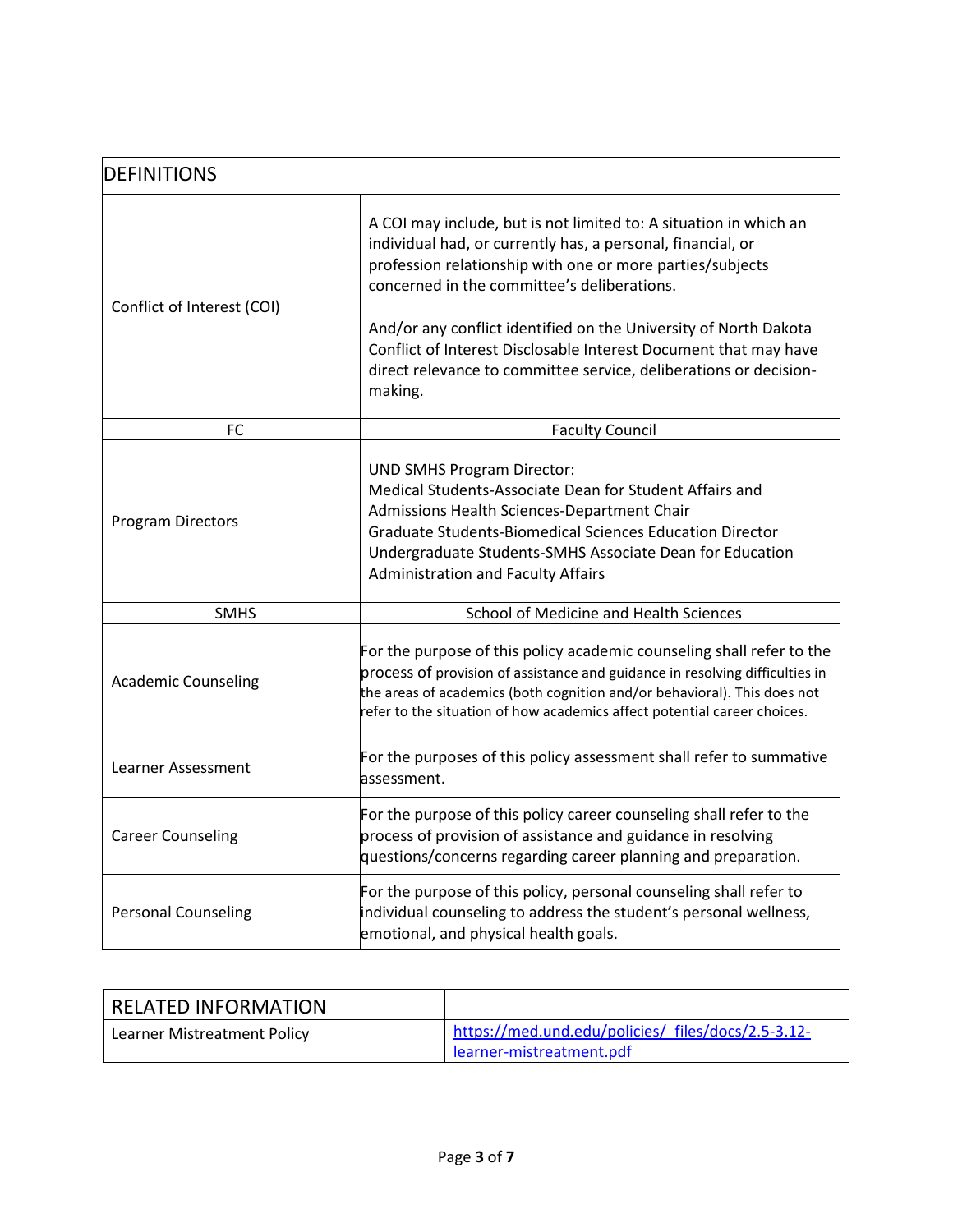## **CONTACTS**

General questions about this policy can be answered by your department's administrative office. Specific questions should be directed to the following:

| Subject              | Contact                | Telephone/FAX     | Email contact        |
|----------------------|------------------------|-------------------|----------------------|
| Policy clarification | <b>Student Affairs</b> | 777.4221/777.4942 | Saa@und.edu          |
| Policy format        | Dean's Office          | 777.2514/777.3527 | judy.solberg@und.edu |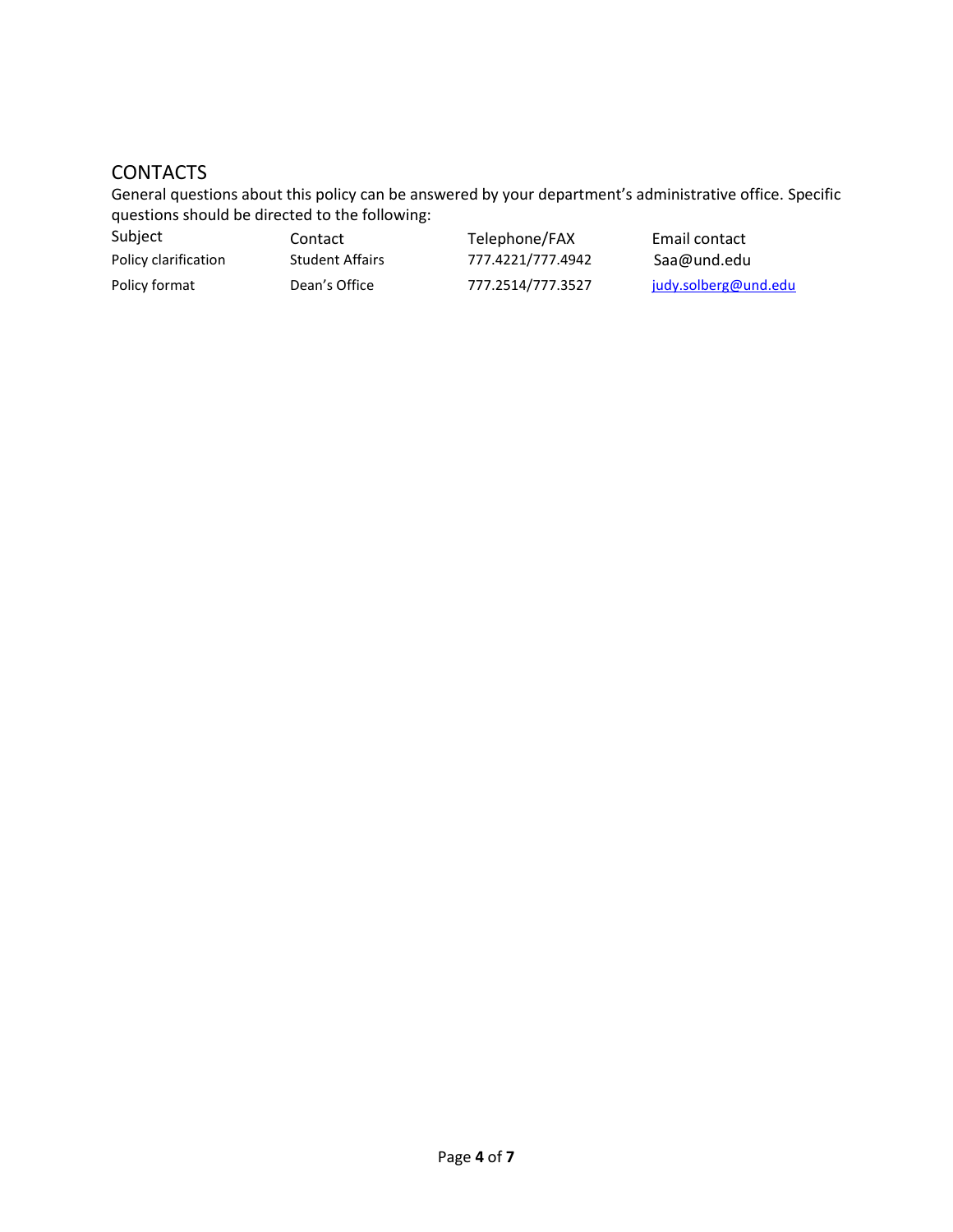### **PROCEDURES**

I) A given faculty member shall not be responsible for evaluation of a student when there is a COI. Students must also refrain from evaluating an instructor with whom they have a COI, either positively ornegatively.

Both students and faculty have a responsibility to report conflicts as soon as they become known. Wherever necessary an alternative educational opportunity will be made available to the students.

- A) Any studentwho identifies a COIwith a facultymembershallmake the conflict known to someone who has the ability to act on the issue. However, if the student is unsure of who they should report this to, they can consult the SMHS Associate Dean for Student Affairs and Admissions.
- i. For health sciences students the fieldwork/clinical coordinator or the program chair are the designated contact persons.
- ii. For medical students this may be the course director or the campus dean are the designated contact persons.
- B) Any facultymember who identifies a COI with a studentshallmake the conflict known to the person who oversees their teachingduties.
- i. For health sciences faculty this may be the fieldwork/clinical coordinator or the program chair.
- ii. For medical program faculty this may be the course director or the campus dean.
- II) Examples of conflicts of interest between students and faculty:
	- A) The student has a personal relationship with the facultymember.
	- B) The student has a financial relationship with the faculty member.
	- C) The student or student's family member is receiving medical or mental healthcare from the faculty member.
	- D) The student is a relative of the supervisor of the faculty member who is evaluating orassessing the student.
	- E) The student is a relative of a practice partner of the facultymember.
- III) When a COI is raised by a student, the program or course director along with the student will need to both agree on the decision of whether or not there is a COI and whether or not the identified faculty member may assessthe student. In the case where agreements cannot be reached, the faculty member will not assess the student.
- IV) Considerations for **medical students only**:
	- A) Faculty as Academic Counselors: Faculty members who serve as academic counselor to students will refrain from assessing students. This assures that the student can obtain academic counseling from individuals who have no role in making assessment or promotion decisions about them.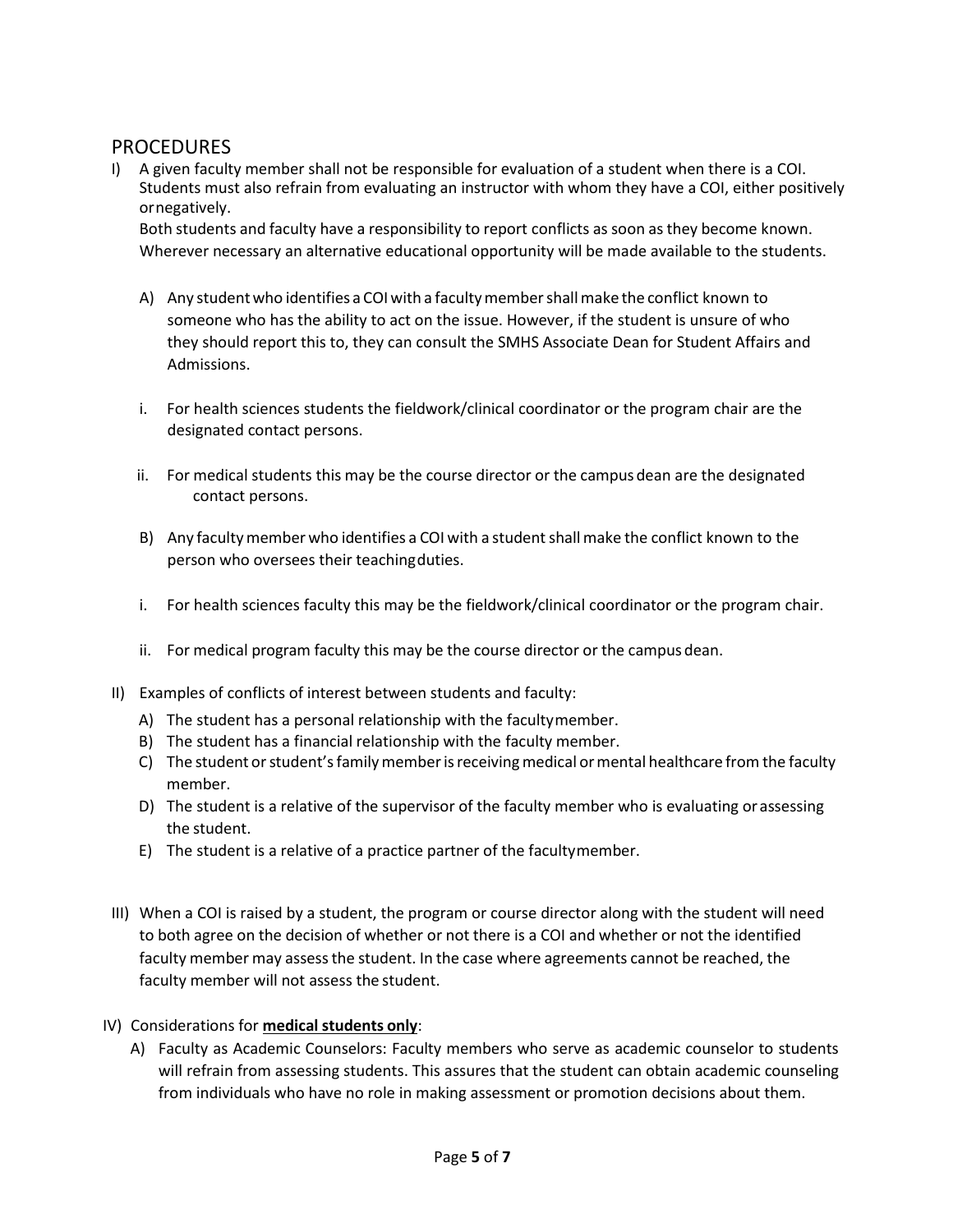- B) Faculty/Residents as Health Care Providers: Health care providers (physical or mental health)shall refrain from assessing or being involved in promotion discussions and decisions about students who are currently their patient or have been in the past. In that situation, the student will be provided another preceptor or an alternative educational experience. The health care provider shall recuse themselves from assessment and promotion discussions anddecisions.
- V. Considerations for physician assistant students:
	- A) Principal faculty, the program director, and the medical director cannot participate as healthcare providers for students in the physician assistant program, except for emergency situations.
	- B) The principal faculty, program director, and medical director should refrain from assessing or being involved in promotion discussions and decisions about students who have been patients in the past. If a COI situation occurs, the student will be provided another advisor/preceptor/fieldwork supervisor/clinical instructor or an alternative educational experience. The health care provider with a COI shall not be involved in assessment and promotion discussions anddecisions about the student.
- VI. Considerations for other health sciences students:
	- A) Faculty/Residents as Health Care Providers: Health care providers (physical or mental health)shall not assess or be involved in promotion discussions and decisions about students who are currently their patient or have been in the past. If a COI situation occurs, the student will be provided another advisor/preceptor/fieldwork supervisor/clinical instructor or an alternative educational experience. The health care provider with a COI shall not be involved in assessment and promotion discussions anddecisions about the student.